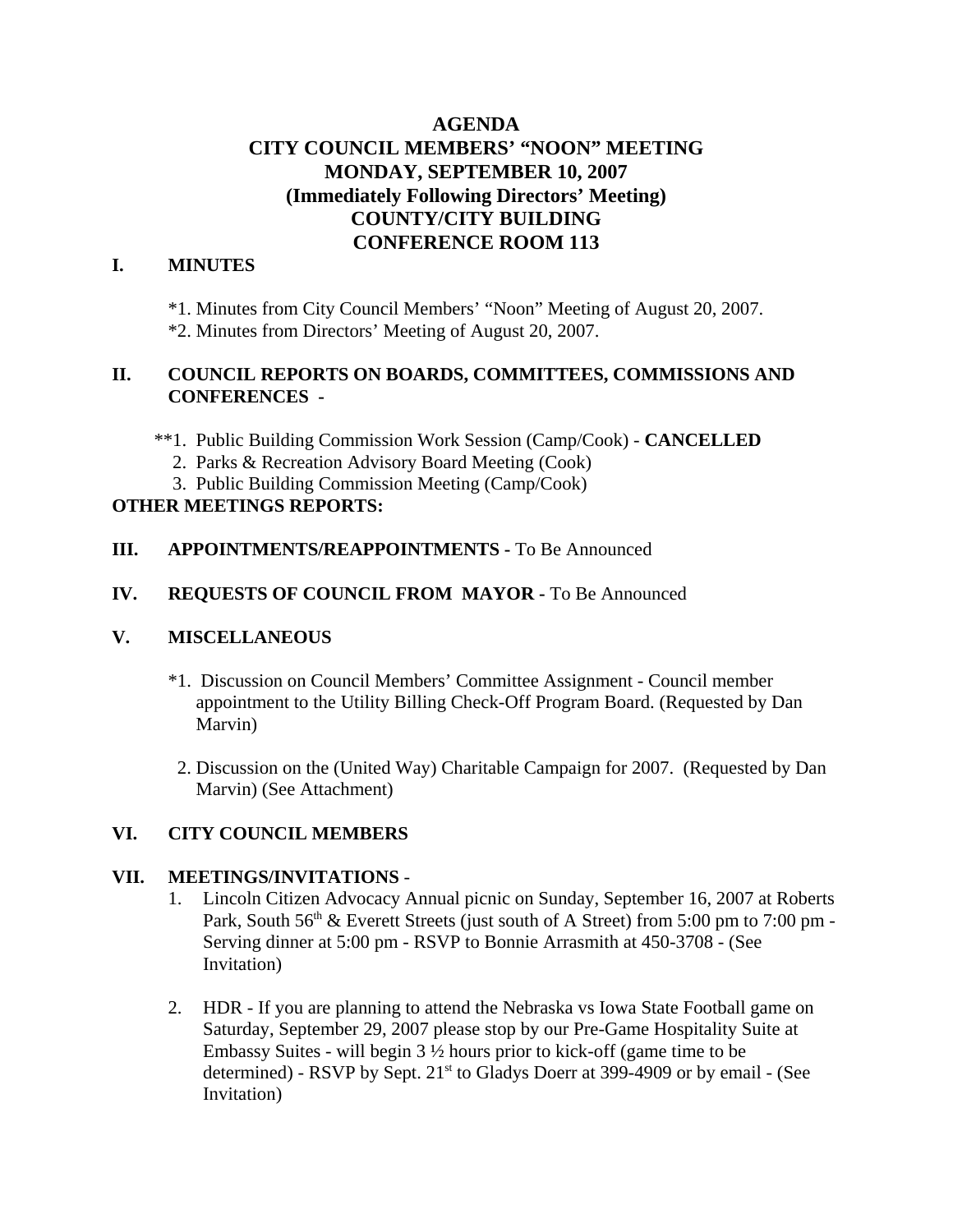- 3. Retiring ...Cheryl Aden, Public Works to Celebrate 30 years of service and wishing her a wonderful retirement on Wednesday, September 19, 2007 from 2:00 p.m. to 4:00 p.m. at the City/County Building,  $2<sup>nd</sup>$  floor - (See Invitation)
- 4. Matt Talbot Kitchen & Outreach-Open House to celebrate 15 years of service! On Wednesday, September 26, 2007 from 9:00 a.m. to 10:30 a.m. - 9:30 a.m., Brief Program at 1911 "R" Street - RSVP to Caitlin at 477-4116 or by email - (See Invitation)
- 5. Head Start Child Development Center Grand Opening on Thursday, September 13, 2007 from 5:00 p.m. to 6:30 p.m. - 5:30 p.m., Program at 3258 South  $13^{th}$  Street -RSVP to Jill Connor at 471-4515 ext. 128 or by email - (See Invitation)
- 6. House-Warming Party! Renee & Carl Sjulin on Saturday, October 6, 2007 at 6420 Winding Ridge Circle - 6:30 p.m., Dinner - RSVP to Renee Sjulin by email - (See Invitation)
- 7. Open House for 2005 Stormwater Bond Project-Turner Ditch Additional Culvert on Thursday, September 13, 2007 from 5:30 p.m. to 7:30 p.m. at Loren Corey Eiseley City Library, 1530 Superior Street - (See Invitation)

 Lincoln Chamber of Commerce invites you to attend the following Ribbon Cuttings: - Please RSVP to Kathy Hale at 436-2385 or E-Mail: -

- 8.) Lincoln Action Program-Head Start Center Opening,  $13<sup>th</sup>$  & Arapahoe on Thursday, September 13, 2007 at 5:30 pm
- 9.) Geist Plastics-Grand Opening on Thursday, September 20, 2007 at 10:00 am
- 10.) Office Depot-Grand Opening, 6333 Apples Way on Thursday, September 27, 2007 at 2:00 pm
- 11.) Chase Suites-Finishing Renovation, 200 S. 68<sup>th</sup> Street on Thursday, October 11, 2007 at 3:00 pm
- 12.) Glenn's Carstar Body Shop-New Building, 2051 "K" Street on Friday, October 12, 2007 at 11:30 am
- 13.) Convergent Communications Technologies, 2829 N. 33<sup>rd</sup> Street, Suite 101 on Thursday, October 18, 2007 at 3:30 pm

## **VIII. ADJOURNMENT**

### **\*HELD OVER FROM AUGUST 27, 2007. \*\*HELD OVER FROM SEPTEMBER 3, 2007.**

ca091007/tjg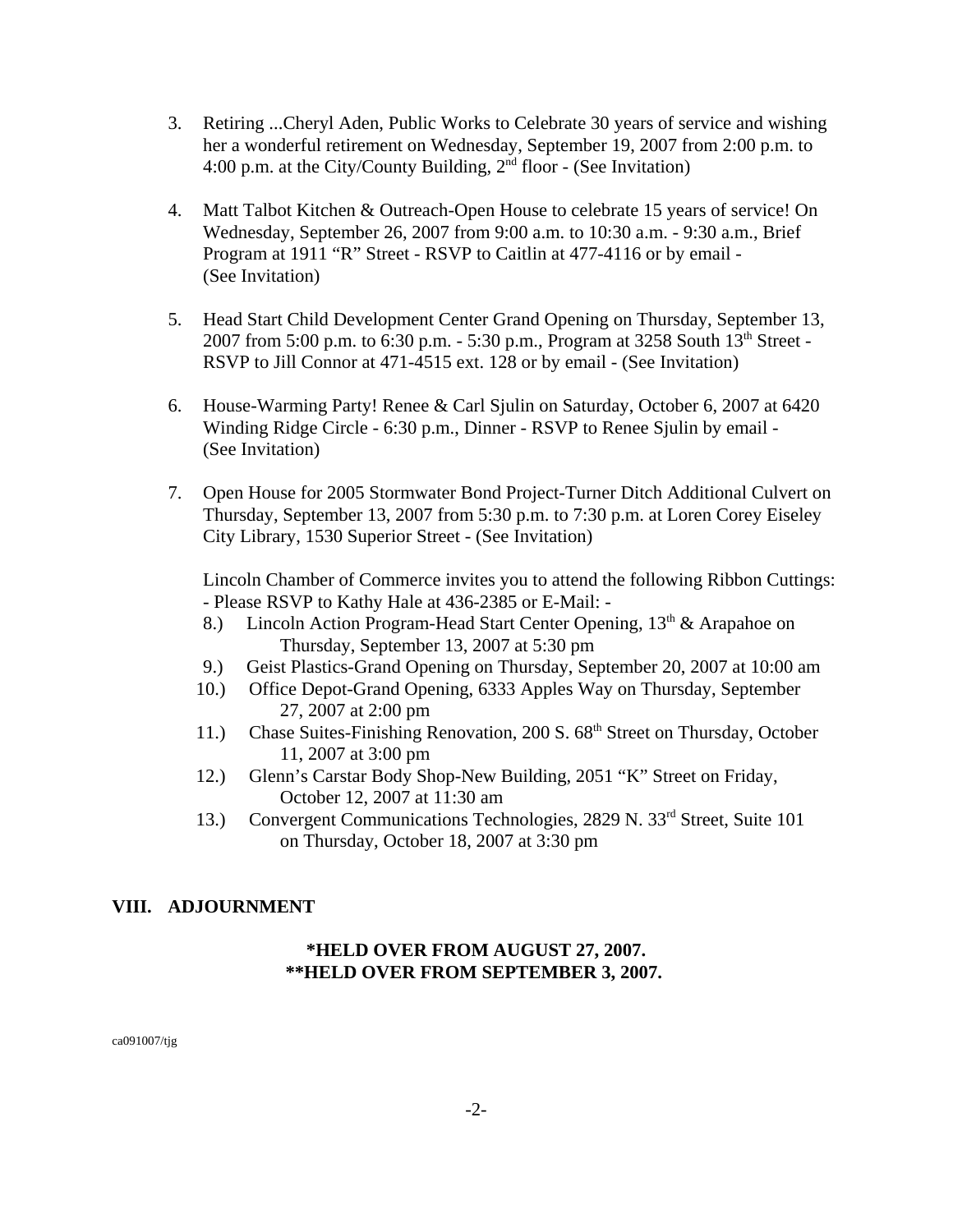

It is once again time to kick off the Charitable Campaign for 2007.

The campaign will run from October 1 thru October 31, 2007. I am sending this email, which will be followed up with a memo to you with the specifics. Please send your department/division(s) coordinators name to me by Wednesday, Sept. 5th.

Along with the department coordinators, all directors are invited to the Pep rally/Kick-off luncheon this year. The Kick-off luncheon will be held on Friday, Sept. 28 at 11:30 a.m. Please mark your calendar. The location will be announced.

Your department goal for 2007 is: \$278.00

Remember: if you have more than one division in your dept, please send me a name for each division.



FIDENTIALITY NOTICE: This e-mail message, including any attachments, is for the sole use of the intended recipient(s) and may contain confidential and privileged information. Any unauthorized review, use, disclosure or distribution is prohibited. If you are not the intended recipient, please contact the sender by reply e-mail and destroy all copies of the original message.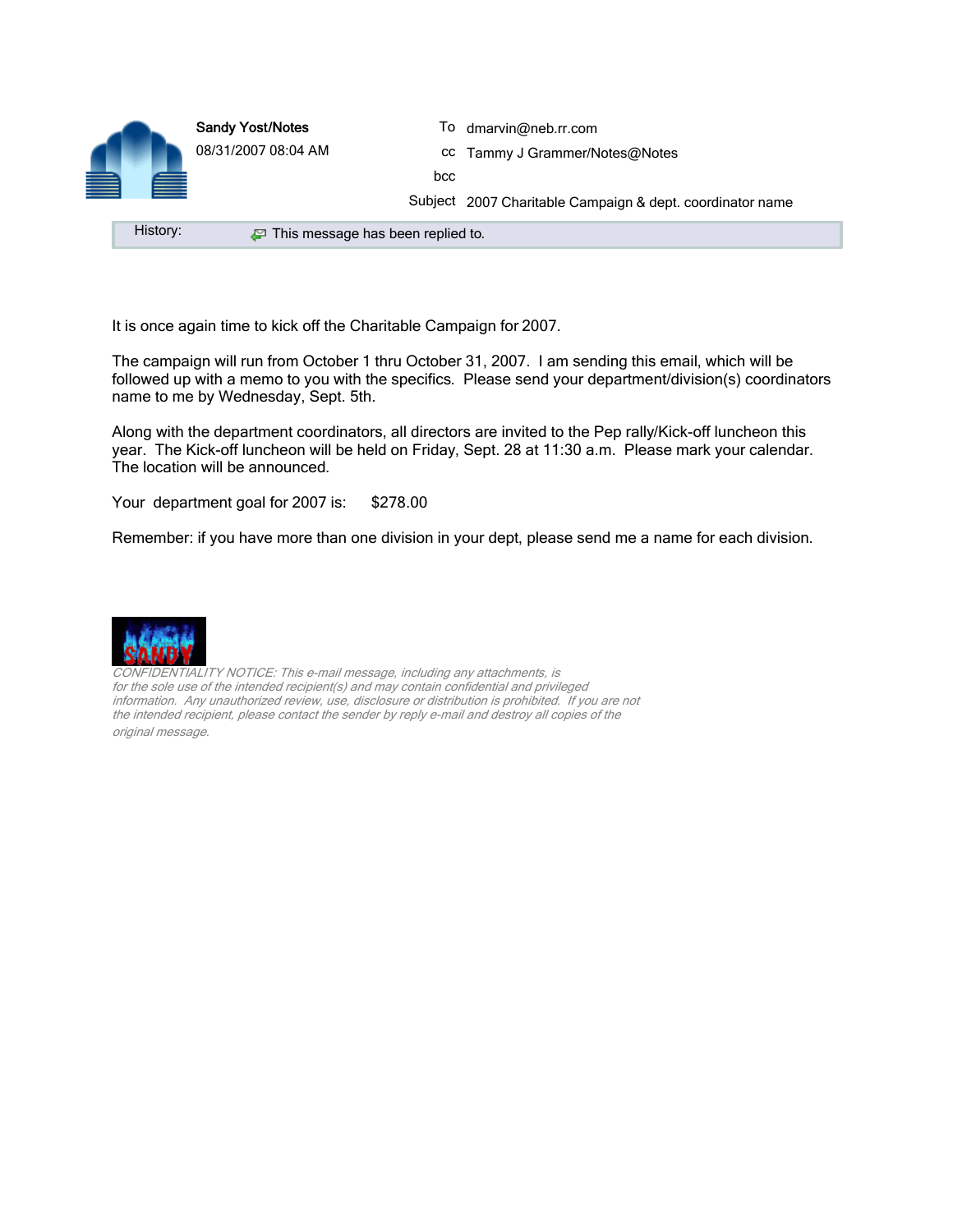## **CITY COUNCIL "NOON" MEETING MONDAY, SEPTEMBER 10, 2007 MINUTES**

**Members Present:** Dan Marvin, Chair; Robin Eschliman, Vice-Chair; Jon Camp; Jonathan Cook; Doug Emery; John Spatz; and Ken Svoboda.

**Others Attending:** Dana Roper, City Attorney; Rick Hoppe, Administrative Aide to the Mayor; Denise Pearce, Mayoral Aide; Trish Owen, Mayoral Aide; Deena Winters, Lincoln Journal Star; Kyle Fisher, Lincoln Chamber of Commerce; Coby Mach, LIBA; André Mick; LIBA; Mary Meyer, City/County Clerk; and other interested parties.

The Nebraska Open Meetings Act posted on read wall of Conference Room 113.

Chairman Marvin called the meeting to order at 11:16am.

## **I. MINUTES**

\*1. Minutes from City Council Members' "Noon" Meeting of August 20, 2007. \*2. Minutes from Directors' Meeting of August 20, 2007. Marvin called for approval of above meeting minutes. Minutes approved by acclamation.

## **II. COUNCIL REPORTS ON BOARDS, COMMITTEES, COMMISSIONS AND CONFERENCES -**

## **1. Public Building Commission Work Session/Meeting (Camp/Cook)**

Camp reported with the Health Department building there was an excellent job of coordination, had originally borrowed \$11.2 million, with a reserve now of approximately \$200,000. The project has gone well, under budget, with an interest rate on the bonds of 4.3 percent.

Regarding the Juvenile Court there will be a work session later this month, including an update from the architectural firm. Also, the PBC decided on natural gas, Aquila, but not going into the selected option of having a guaranteed rate. Camp added the PBC did authorized the purchase of a used Ford pickup for about \$14,000.

## **2. Parks & Recreation Advisory Board Meeting (Cook)**

Cook reported discussion centered on surplusing a small portion of Witherbee Park at  $48<sup>th</sup>$  and "O". Dialogue centered on vacating the portion next to "O" Street, with an additional request on vacating a little of the parkland to develop as a business parcel. In return the business owner would agree to certain use restrictions. The business owner had to give up "O" Street access and Parks & Rec would make improvements to the park, having a play structure further from "O" Street. The neighborhood association thought this may be a good trade off in order to have businesses at this location. Marvin inquired as to current businesses with Cook responding there have been a number, including an adult business, used car lot, but now the business owner wants to put in a small strip mall with a number of different shops. The access would be from  $45<sup>th</sup>$  Street, no access from "O".

Cook stated Parks & Rec Advisory Board recommended acquiring artwork for Hazel Able Park, an elephant sculpture, which would be steel, six feet high, and basically maintenance free. For years they trimmed bushes to be elephants with constant vandalism. The City purchased artwork is pending approval of the Able family.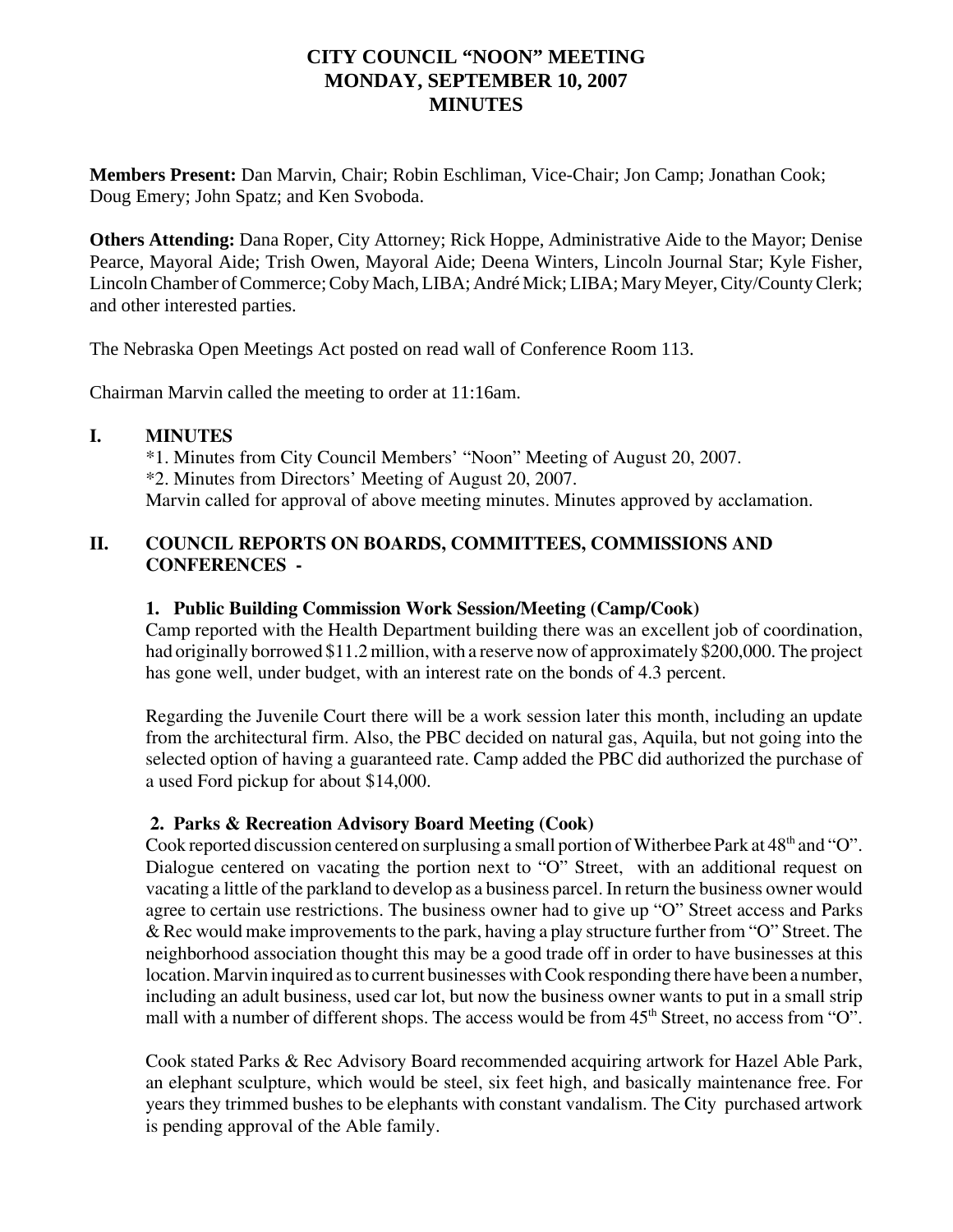There is a Parks Board opening, and two openings on the Foundation Board. Also, the Parks meetings will move to this building from the Auld Center and change to meet on the second Thursday of the month. Johnson did mention the Hands on Help, in which people volunteer for a day to clean up a park or trail.

Cook reported there is discussion of cutting more maintenance from Parks next year. In the last budget cut 5,000 hours and now talk of cutting an addition 10,000 hours in next year's budget. Are we reaching a point where prairie grass in the parks is nice, but to basically allow grasses, etc. to grow tall in neighborhood parks asking if it would be beneficial to these neighborhoods?

Cook said Tom Madsen attended the meeting and is interested in the small parcel of land next to his bowling alley, which is a city park. When we created McAdams Park the East Campus Community Organization wanted to keep this park but do not know how important it is at this time. Tom Madsen would like to turn the parcel into a miniature golf course, 18 holes, which in North Lincoln there are none, and we would have to surplus the property to make it available. Madsen's parking lot would provide parking with the bowling alley business late at night, and in winter, whereas miniature golf would have earlier hours, and in the summer. Marvin asked for locations. Cook replied Madsen's is at  $48<sup>th</sup>$  and Holdrege with Emery adding the park is directly north of the Madsen building. Eschliman added the tobacco man, the building on the corner, has also been interested in the park. Cook responded the neighbors are worried about that and would like a nice setting at this location and have waited for something like this to come along.

## **III. APPOINTMENTS/REAPPOINTMENTS**

Pearce reported they have no appointments or reappointments, but the Community Development Task Force will be listed next week. Mayor Seng disbanded the commission in 2006 and it is still in the ordinances. In the First Reading next week should see the appeal of the ordinances.

Pearce stated another matter was #8 on today's agenda, the Community Forestry Advisory Board. Pearce had been advised by Johnson that they had trouble finding people to fill this board because of the associated term limits. Item #8 would relieve the term limits.

## **IV. REQUESTS OF COUNCIL FROM MAYOR**

Hoppe stated the United Way Campaign will start in October. Will try a different and unique approach this year. We'll have football teams, with the City Council pairing up with the Finance Department to play the Mayor's Office, to see how many people donate to the United Way Campaign. The Council and Finance Department will be "The Fighting Accountants", and the Mayor's office team will be tagged "The Killer Bunnies".

Marvin said the Council has a department goal of \$278.00. If inclined to write a check, give to Grammer. Hoppe added it has to be during the week of the game. Spatz asked which game, and when? Hoppe said it would be announced and during the month of October. Next week will have an update, and a list of the various departments playing each other.

#### **V. MISCELLANEOUS**

**Board Appointments** - Marvin stated the Council is going through appointments, and reappointments, as seen during First Readings. He stated he would serve on the Utility Billing Check Off Program Board, adding Eschliman had received email regarding Lincoln Cares and believes it to be one and the same. Eschliman also stated she continues to receive emails from the Homeless Coalition but doesn't believe any Council member was assigned to this group. Marvin agreed that no one was assigned and it is not a mandated board committee.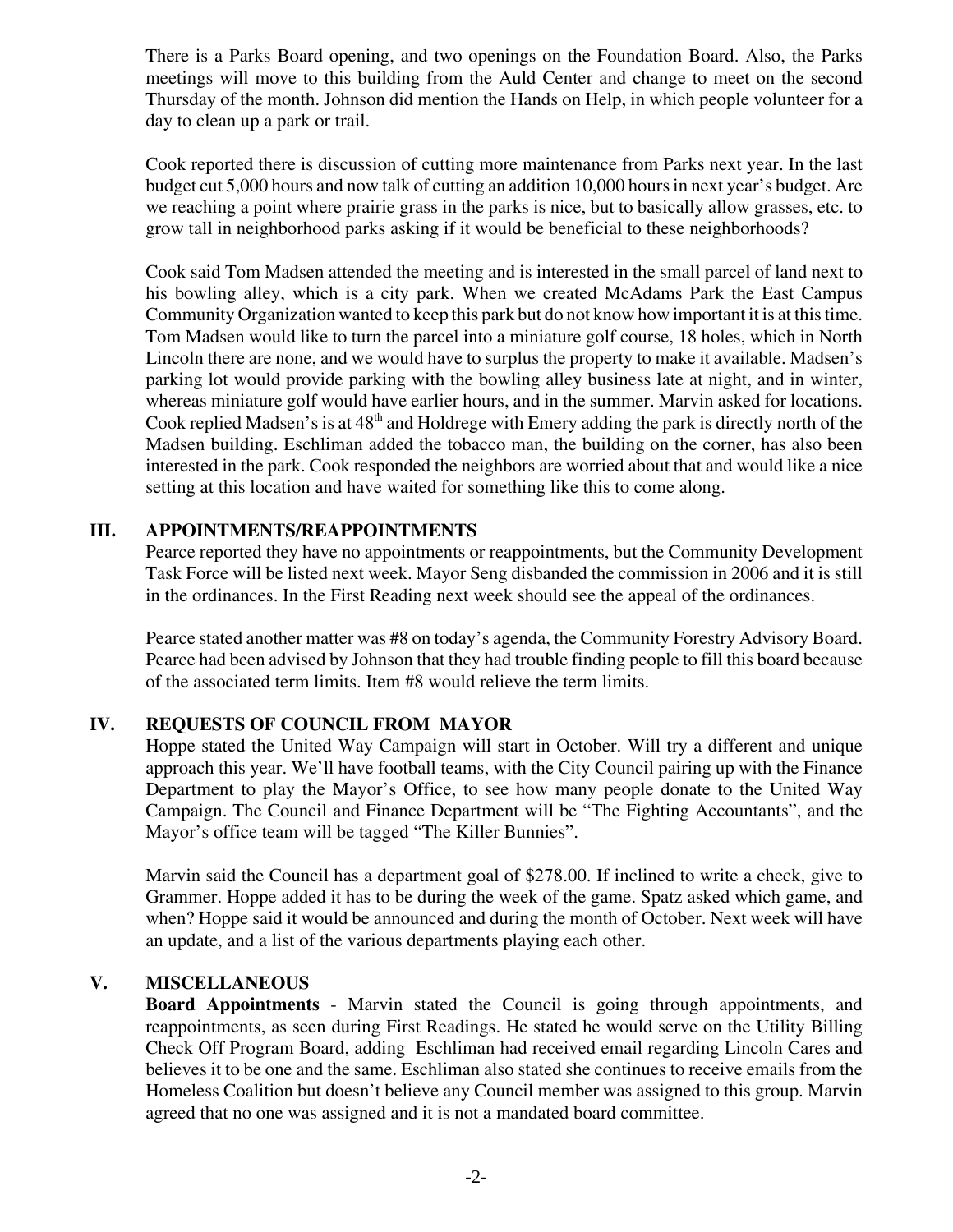**Bus Routes** - Marvin stated he did have a conversation with Larry Worth on the bus issue and which rules applied. He believed Council had voted to play by the rules in place before the change. Marvin added he would send a letter to the Law Department to determine which rules apply, and a hearing would be brought forward to the City Council on the bus route changes.

 Marvin added the Council will have a pre-council with Worth, within the next 4 to 6 weeks, in order for him to explain the process of the bus route changes. Would then have a public hearing, letting people come forward, and discuss likes, and dislikes, of the changes with the Council voting. The changes, according to Worth's letter, will not go into effect until June of 2008, allowing time to read the maps, and make the changes necessary for the next year. Eschliman said according to the most recently received ordinance, would not need to have a public hearing, but Council members want to bring forward. Marvin thought the discussion was on the major revamping and if going to be done, with Council having to review. With the level at now Marvin thinks a public hearing may be appropriate and this will appear before the City Council.

**Rebidding Process** - Marvin stated he would like a pre-council this fall regarding the charter revision allowing large pipes to be installed without a rebidding process. When large pipes, sewer or water, are installed in certain subdivisions, if involving public money with installation, and public benefit of the pipes, with cost over \$25,000, the project has to stop. Even if the developer is paying approximately 80% of cost, the project has to be rebid, a very cumbersome process. Want discussion on deciding whether to put on the ballot. Camp stated on a special election should find out the costs, as we spend \$100,000 to put on a ballot. Marvin agreed, adding we have no issues on the ballot for 2008, so wouldn't pay anything. Camp thought they did pay even in regular elections, budgeting each year. Camp said with the cost, possibly in the future may have different venues, and there may be items we could try and handle ourselves versus the voters debate. Marvin agreed, adding this is a \$25,000 item and we could have a charter amendment change on the ballot. We may want to do and if in 2009 we can add on for a smaller monetary amount, or practically free as it would be only one item in a host of city elections. May want to wait.

## **VI. CITY COUNCIL MEMBERS**

**COOK** :**(Domiciliary Care Facility) (Attachment)** Cook stated on the domiciliary care facility, Marvin and he were at a meeting with neighborhood representatives, and they discussed what kind of compromises may be worked out. As of this time don't know how interested the applicant is in making the compromises. Cook said the applicant did send a possible reorientation of the lot (See Attachment) in which some neighbors feel if the building were square on the lot it would be a better fit, with the set back a little larger from many homes. Will find out today how the neighbors feel about this alternative versus the original diagonal orientation. Also, there is talk about covenants, and having neighbors sign to waive. Not sure this figures into the decision as covenants are not city business, but may go to how the applicant feels, or their willingness to compromise. Cook added he is interested in what the neighbors say and if this plan gives the applicant the same number of people, and basically the same income being a reoriented building, and what best fits the neighborhood. Do understand Public Works had signed off. This orientation has two driveways, with no problems. Another issue is the truck access, with the applicant claiming they will not have large trucks, with some people thinking there's no way to avoid, and a large concern of trucks traveling through the neighborhood. The applicant had said there was probably no problem with trying to get direction of vendors with only driving on  $25<sup>th</sup>$  and Old Cheney, during certain hours.

Cook added if an amendment was prepared which stated at the site plan, any truck with three or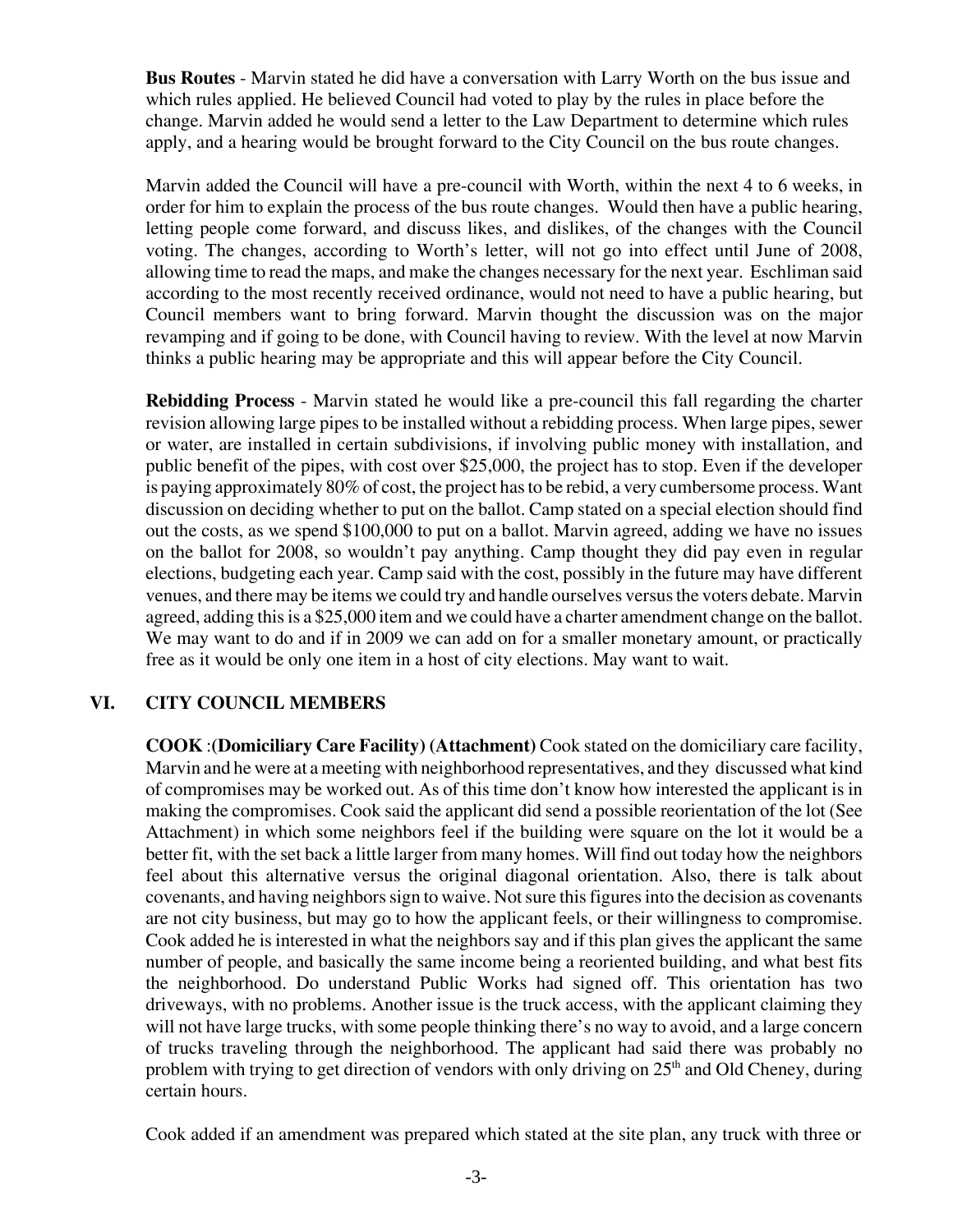more axles will only service the facility on weekdays between 9 and 5, and use the  $25<sup>th</sup>$  and Old Cheney entrance, think this would give neighbors more piece of mind. Today will have feedback from neighborhood meetings. Many people still think this is inappropriate in size, 19,000 square feet, and point to the original letter which said it would be a small, assisted living facility.

Marvin noted the building was up against the building lot line, a 30 foot set back, and by turning the building the corner is pulled further back, about 60 feet from the lot line, instead of 30 feet. And by turning where they had a fence on the lot line, not with a 30 foot set back, it then goes to the 45 foot set back providing more green space along Cindy Lane, and more green space uniformly along  $25<sup>th</sup>$ . The facility did lose two parking spots, but they were over the required allotment in terms of parking stalls, and could afford to lose two. The reason the slots were a concern was neighbors thinking there would be a lot of off street parking. The neighborhood representative did find this to be a fair compromise.

Camp stated he read the Smith letter and thought there was some agreement with the property north of Old Cheney for employees to park? Cook expressed thanks for this being mentioned, with the scenario related to Alltel. and Cook agreed with Camp saying this needs to be addressed. There is the possibility if additional parking is needed employees can park across, to the north. Marvin added the neighbors thought of times, like Christmas and holidays, when the influx of visitors would be higher, with overflow parking.

Camp believed neighbors could explain at the public hearing. Cook thought Benton would attend and possibly could give us the neighbors reaction. Cook stated with testimonies, and since we already had a public hearing, and an introduction by the applicant, that at this public hearing would have the general public speak. At the end the attorney would come up and rebut. Marvin said the attorneys reserve their right to come and talk until the end. Cook asked if they're making a presentation at the end, but no presentation at the beginning? Camp replied Hunzeker had said they reserved rebuttal for today, and his understanding, since Hunzeker wasn't there before, was he was going to provide testimony today. Cook said his understanding on the normal moves from the Planning Department's perspective was they would give rebuttal, would not have a chance to make another presentation. Is there something we need to change in this regard?

Marvin thought Hunzeker would give the rebuttal. Cook asked if Hunzeker would do a presentation? Spatz stated he presumed Hunzeker would make a statement, or give testimony, at the beginning since he was unable to do last time. Emery added we requested a night meeting, so they could present and Hunzeker wasn't available, and thought one reason to hold over was to give Hunzeker an opportunity to speak. Camp added actually might be beneficial to the neighbors if Hunzeker said something before, as they may have questions. Cook commented he didn't have any problem either way, just mentioning the Planning Director felt under normal circumstances they rebut only at the second hearing. Emery stated this was a little different as the neighbors asked for a night meeting. We probably would have said if Hunzeker wasn't available to hold and put on this meeting, giving Hunzeker fair opportunity. Don't feel comfortable denying him an opportunity. Marvin stated why not allow him five minutes, as we would any normal advocate, and then open up? Thought the reason we held over was they had their attorney, who was going to present, and thought he would at least give rebuttal. Emery asked what normally would have happened if we had wanted last week and Hunzeker had said he's not available? Would we have put it off? Marvin replied we probably would have held it over, with Emery stating but we didn't. Marvin said the reason it wasn't held over was a 30 day appeal time period, and holding it pushed past the 30 day period. Emery asked that somewhere it was also tied to the fact the community asked for a night meeting? Marvin answered no, the night meeting was a scheduling result, and just happened, with getting it on for first and second readings it went to a night meeting. Pushing it forward was the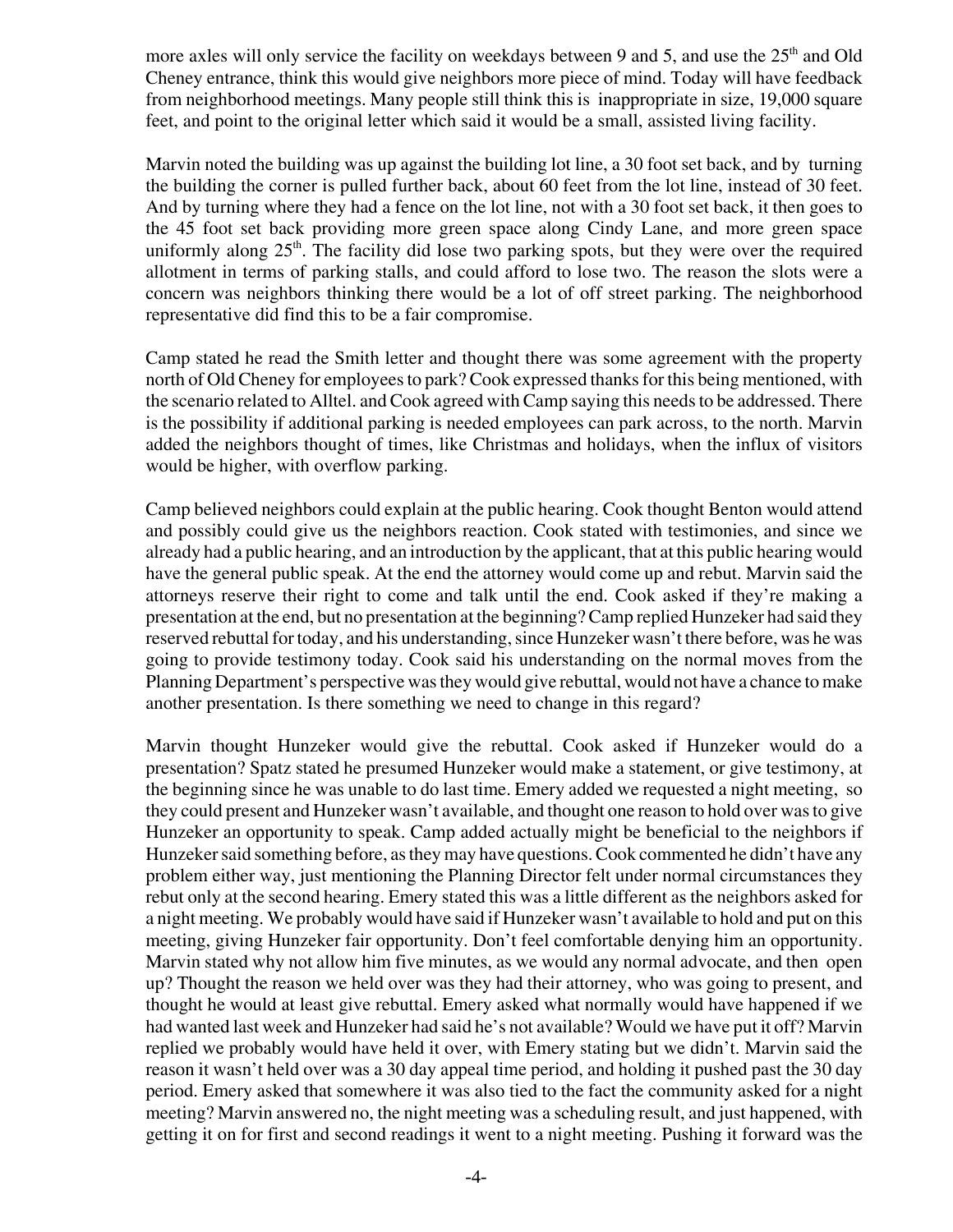holiday and with the 30 day window to initiate is why they came forward and made their presentation. Emery thought Cook specifically made a request, asking for a night meeting. Cook commented the neighbors did ask for a night meeting, and it just happened to be a scheduled night meeting, with the 30 day window. So, it worked and we went ahead with the original schedule. Cook said it is possible the neighbors could have complained they didn't have an opportunity allowing them the 30 day window, so it's a combination of both, which made sense to go ahead.

#### **SPATZ** - No comments

## **CAMP** - No comments

**ESCHLIMAN** - **(Abandonment)** Eschliman stated we will be requested to do an ordinance on abandonment, and asked if questions should be presented to the City Attorney now or then, with Roper replying either way. Marvin added if the City Attorney is called it does go on the record. Emery said as a suggestion would be in favor of asking Roper questions now, thinking the City Attorney should not be at any disadvantage if you blindly ask a question.

Eschliman asked if there were state laws involved in this request, or is it city, or both? Roper replied there is a state law which says, if you abandon your child that you are held responsible. Eschliman asked if there were city laws? Roper replied no city laws. We do not charge people with that. The State has §28.705. Which is the abandonment of a child. Any person who abandons and neglects, or refuses to maintain, or provide, for his or her spouse, his or her child, or dependent step child, whether the child is born in or out of wedlock commits abandonment and can be charged as a Class I misdemeanor.

Eschliman stated there was a newspaper article which stated they can be left with the police and the fire department. Know we have safe houses, but what is a fire department safe house? Roper responded if a child feels concerned walking home from school, if someone is following them, they can go there and get protection. Roper stated we have no ability to say if you leave your child at the fire house, you won't be charged. It is a state issue, and needs state legislation to be legislated. Eschliman added, on liability what if the baby was shaken before, or if a child shows up at a fire station with bruises, are we walking the liability line? Roper said in his mind a difference between children and babies, and you would be mandating by ordinance that we do this. We don't have an ordinance on this now for what the fire department is doing. The more we legislate the more we're going to be responsible, and suggesting a child, once they reach the age of majority, can sue for any negligence which occurred to them as a baby. And in twenty years a child who has damage can bring a lawsuit and say, the City had custody of me and they didn't have training on what was proper, whether it was a shaken baby, etc., they didn't properly care for me. Roper added he didn't know how we mandate that hospitals take them. Eschliman asked if these kinds of laws require we keep the baby for a certain number of days at the police station, or call a social worker? Roper replied to call, which is what would happen now.

Camp stated this fall the Council should have a pre-council on City liability, with reasons being this topic and different situations. He's had constituents say they cannot have certain events because of the insurance they cannot afford. An example of buggy rides in the Haymarket during the winter, but the insurance was more than what she received. Camp stated he is interested in exploring, or perhaps present ways on what otherwise would be city liability if there might be some reasonable way we have the liability waived, or to minimize the risk to the city and allow events to happen. For example, The Updowntowners have backed up on activities because the insurance was high. We should discuss liability, at a pre-council, because we may be missing opportunities and possibly there is a way we can waive.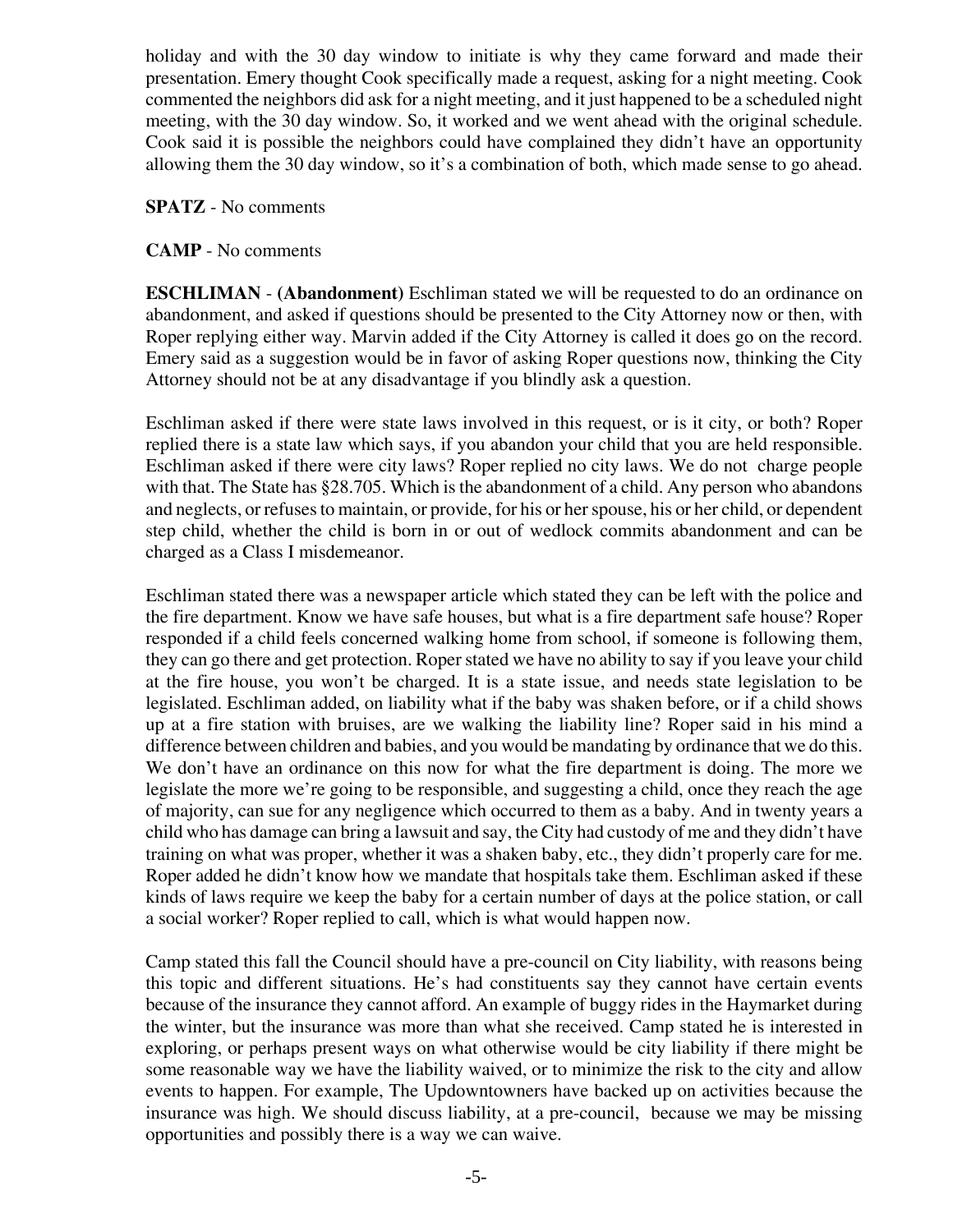## **SVOBODA** - No comments

**EMERY** - Emery asked if someone is looking into the letter from Rick Moses, the gentleman who has a problem with Lincoln Electric? Would be more than happy to help.

## **VII. ADJOURNMENT**

Meeting adjourned at 11:59 am by City Council acclamation.

Mary Meyer Clerk

cm091007/mmm